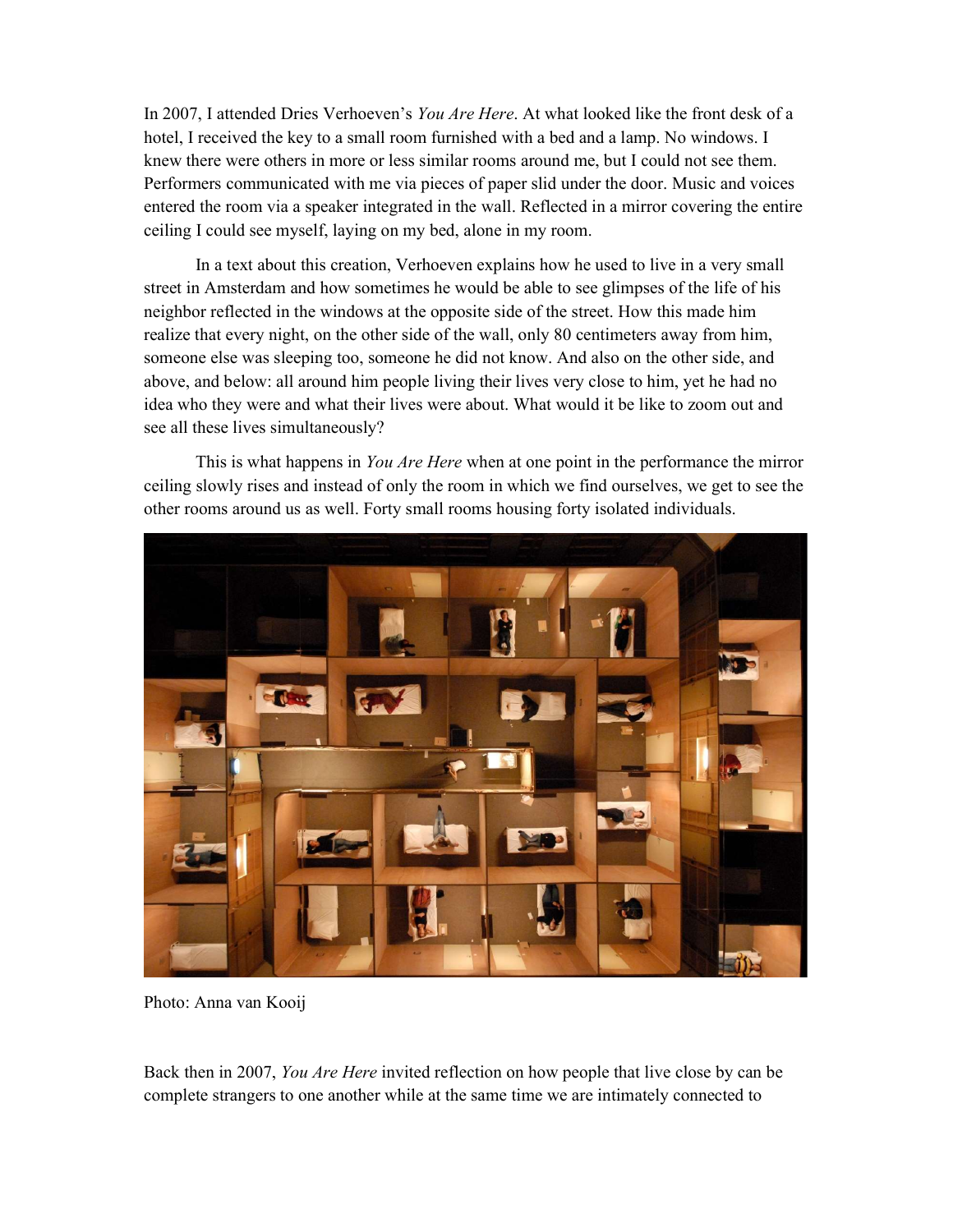others who are far away from where we find ourselves. About how media technology supports the distribution of intimacy and belonging across distance. Zooming out, You Are Here performed the gesture of the map indicating where we find ourselves and helping us to orient ourselves with regard to what is actually around us. Looking back in 2020, I cannot help noticing the resemblance of the spatial construction of the performance to the improvised emergency hospitals erected in conference halls and sport stadiums. I cannot help thinking about closing the door of our rooms behind us and keeping the world around us at a distance as a way to protect ourselves and others. I cannot avoid being reminded of people quarantined in hotel rooms, receiving instructions on pieces of paper slid under their doors by invisible messengers. Or how caring for loved ones became leaving food in front of their closed doors, to be opened by them only after I had left. Things that had not happened yet at the time this work was created, yet that now are becoming part of my ways of looking at the documentation of the performance and begin to interfere with my way of understanding what this performance does, how it makes me think.

You Are Here may very well be the first theatre performance that I will attend after the lockdown. Planning its recreation started before COVID-19 hit the world. Due to the pandemic, the date of its revival had to be postponed. Now that we can begin to think about making and showing theatre again, the unusual spatial construction of this work unexpectedly turns into an advantage in ways not foreseen at the time of its original creation, nor at the moment that the decision to revive it was made. Verhoeven's work presents an example of how innovative approaches to creation that have been considered 'in the margin' (without actually being marginal phenomena) now may hold the key to making theatre in a postlockdown condition. His work is exemplary for a rich history of expertise and experience embodied in the work of makers who have explored various ways of negotiating closeness and distance within the theatrical experience, like the possibilities of performance to take audience along in individual experiences or experiences shared with only a small group; performances that place audiences distant from one another in landscapes, cities, buildings or installations; performance that take individual audiences along by means of headphones, smartphones, tablets or written instructions; or that play with the logic of drive-in movie theatre, the peepshow (placing the audience in separate cabins), or moving the audience around in small, (semi) individual carriages.

If indeed You Are Here is going to be revived, this will turn the spatial marker that is the performance's title into a temporal marker as well. You are here, now. Things have happened that have changed where we find ourselves and that require us to rethink not only the position of the audience in the theatre but also where we are in the world: our relationships to others, what might be the future, and how we understand the past. In our current situation, questions of closeness and distance, of how to be together and where we find ourselves in relation to others around us, have become even more urgent matters of concern than they already were before. What this requires from the theatre is not only a matter of determining the maximum number of audience permitted in the big room or whether we should better shift to online performance, but of what could be the role of theatre in living through, reflecting on and questioning where we find ourselves here and now.